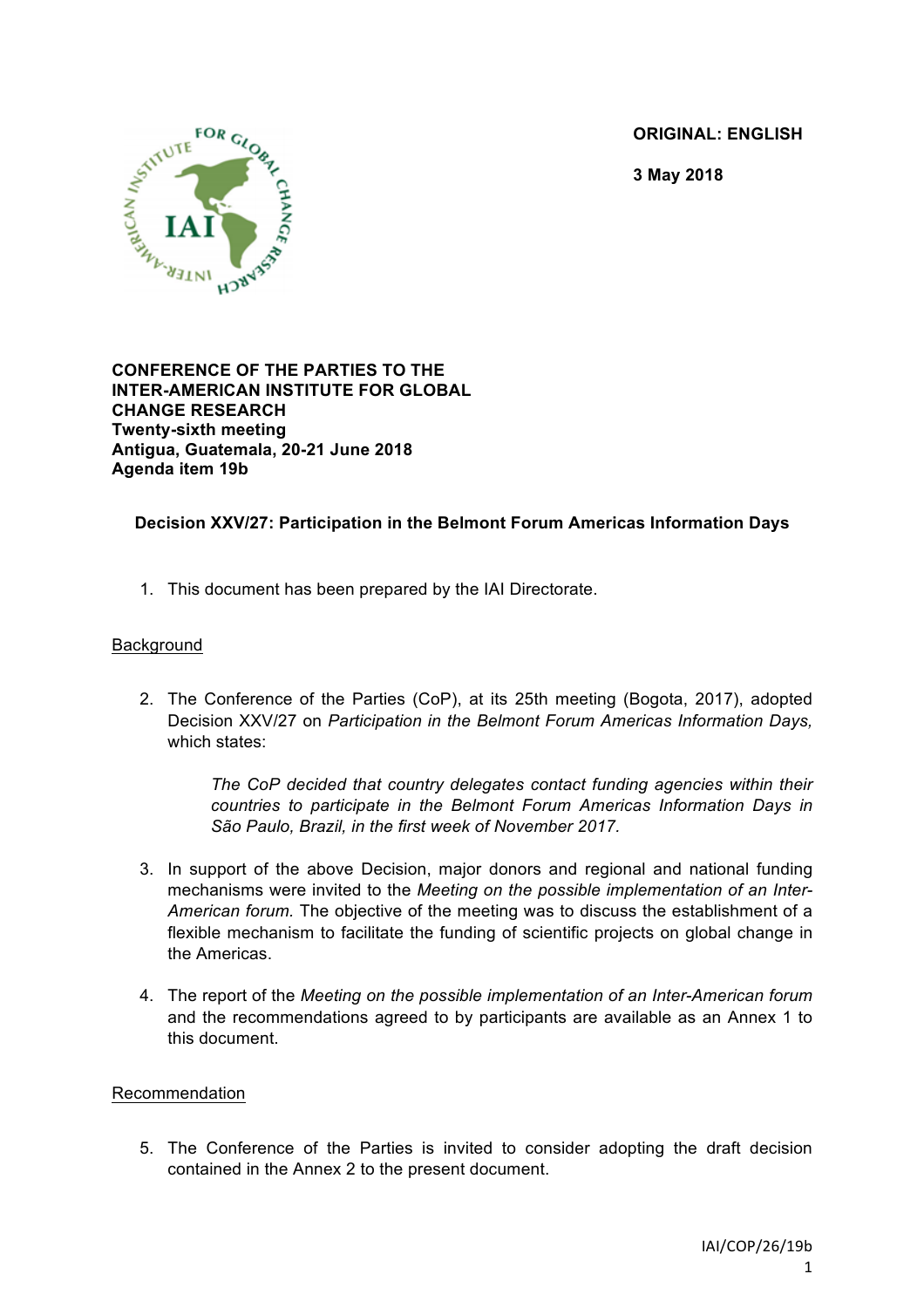## **Annex 1**

Inter-American Forum São Paulo, Brazil Tuesday, 7 November 2017

### **REPORT OF THE MEETING ON THE POSSIBLE IMPLEMENTATION OF AN INTER-AMERICAN FORUM**

## **A. Background**

1. The IAI Conference of the Parties, at its 25th meeting (Bogota, 2017) adopted Decision XXV/27: Participation in the Belmont Forum Americas Information Days which states:

*The CoP decided that country delegates contact funding agencies within their countries to participate in the Belmont Forum Americas Information Days in São Paulo, Brazil, in the first week of November 2017.*

2. The Conference of the Parties, at its 23rd meeting (Lima, 2015) also adopted a Decision to:

*…prepare a list of funding agencies interested in subscribing a Belmont-like*  agreement to fund global change research projects in the IAI and in the *continent for September.*

- 3. In support of the above Decisions, the Inter-American Institute for Global Change Research (IAI) and the Belmont Forum collaborated in the organization of a meeting to discuss the establishment of a flexible mechanism to facilitate the funding of scientific projects on global change in the Americas.
- 4. The meeting was held in São Paulo, Brazil, on 7 November 2017.
- 5. The Belmont Forum and the IAI are grateful to the Fundação de Amparo à Pesquisa do Estado de São Paulo (FAPESP) for its support in the organization of the meeting.

# **B. Attendance**

6. Representatives of the following governmental, donor and intergovernmental and non-governmental organizations participated in the meeting:

(a) *Governmental agencies*: National Science Foundation, United States) National Agency of Research and Innovation, Uruguay; National Research Agency, France; Centro Nacional de Monitoramento e Alertas de Desastres Naturais, Brazil; National Council for Science and Technology, Mexico; National Secretariat for Science and Technology, Guatemala; Scientific and Technological Research National Commission, Chile; Environment and Climate Change Canada; São Paulo Research Foundation, Brazil; Fonds de Recherche du Québec, Canada; National Institute For Space Research, Brazil; Ministry of Science, Technology and Productive Innovation, Argentina; National Secretary of Science and Technology, Panama; US Global Change Research Program; US Geological Survey.

(b) *Intergovernmental organizations*: European Commission, IAI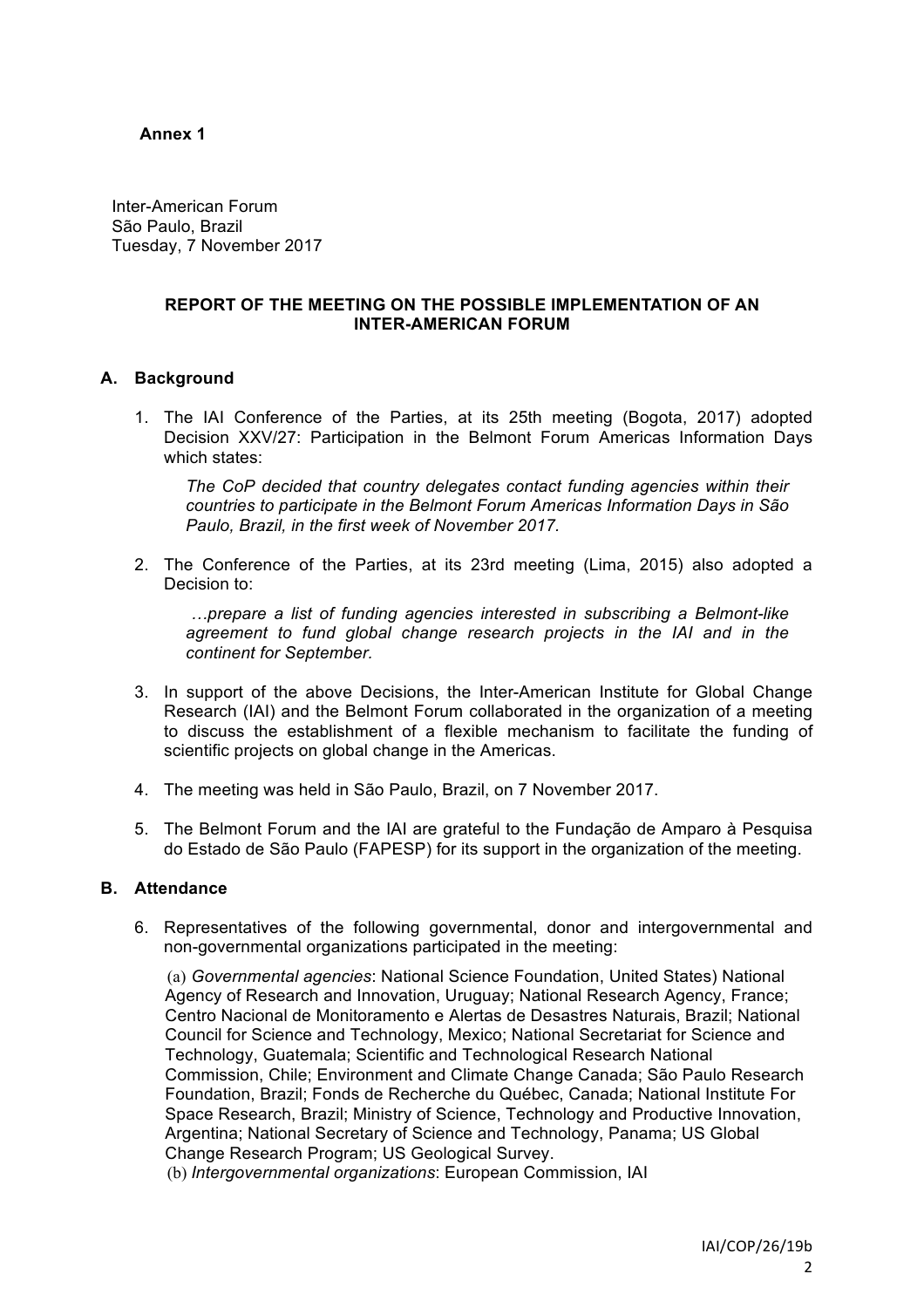(c) *Donor/funding mechanisms: Global Environment Facility*; Qatar National Research Fund, Qatar (d) *Non-governmental:* Future Earth (e) *Universities:* State University of Campinas, Brazil; Integration and Application Network (IAN), University of Maryland

7. The full list of participants is contained in Annex I below.

### **ITEM 1. OPENING OF THE MEETING**

- 8. The meeting was opened at 9 a.m. on Tuesday, 7 November 2017 by Dr. Maria Uhle, Co-Chair of the Belmont Forum and Chair of the Executive Council of the IAI. She spoke on how the Belmont Forum can promote international collaboration and establish cooperative scientific initiatives between and among countries facing challenges from global change. This meeting will allow participants to discuss their interest in developing a mechanism to facilitate the support of projects in the Americas on global change.
- 9. She invited Dr. Marcos Regis Silva to address participants. Dr. Regis da Silva thanked FAPESP for hosting the meeting and for its hospitality. He continued by speaking on the need for a flexible mechanism to support scientific projects in the Americas.
- 10. Participants were invited to introduce themselves.

#### **ITEM 2. ORGANIZATIONAL MATTERS**

11. The Agenda is attached as Annex II to this report.

#### **ITEM 3. UPDATE ON EFFORTS TO IMPLEMENT AN IAI SUSTAINABLE FUNDING STRATEGY AND EXAMPLES OF IAI SUCCESSFUL COLLABORATIVE RESEARCH PROGRAMS**

- 12. Dr. Regis da Silva introduce this item and spoke on efforts by the IAI Directorate to access alternate sources of funding to support the IAI strategic agenda and its scientific projects and initiatives. Among these efforts include reaching out to the private sector and the establishment of an IAI Foundation Board to assist in the raising of an endowment for the IAI.
- 13. He continued by presenting the results of the 3rd iteration of the Collaborative Research Network (CRN) and the upcoming call for the Small Grants Projects. He highlighted the benefits arising from these projects including the development of an American wide network of scientists and researchers. Other benefits include an innovative capacity building program and scientific data and information for use by policy makers in reaching more informed decisions.
- 14. He concluded by emphasizing the need to seek alternate funding to ensure the longterm sustainability of the IAI and its scientific agenda.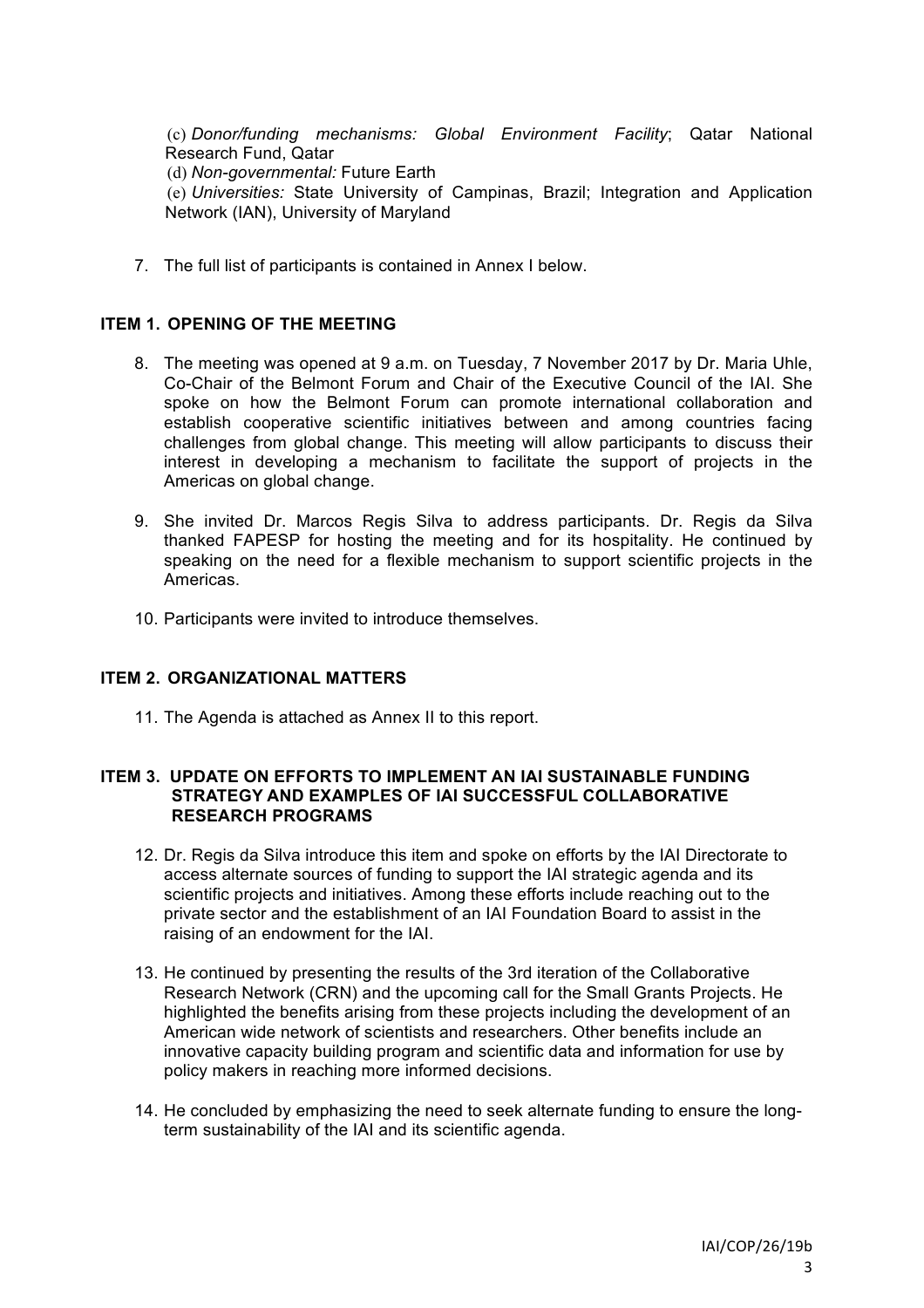## **ITEM 4. National Science Foundation (NSF) funding to the Americas**

- 15. Dr. Maria Uhle gave a brief presentation on the structure and functions of the Belmont Forum. She also highlighted the contributions by the NSF to the Belmont Forum's funding priorities. She highlighted the procedures used by the Belmont Forum to select projects and to establish a collaborative mutually beneficial and cost-effective approach to funding among different donor and funding mechanisms.
- 16. Comments on her presentation were made by representatives of the Ministry of Science, Technology and Productive Innovation of Argentina, São Paulo Research Foundation, Brazil, the Scientific and Technological Research National Commission, Chile; The Qatar National Research Fund and the ICSU Regional Office for Latin America & Caribbean (ICSU-ROLAC).
- 17. Technical questions were made on the implementation of projects by the Belmont Forum and on the participation of countries. Also highlighted was the need for donors to be involved in activities related to project selection.

#### **ITEM 5. Options for the implementation of a flexible collaborative funding mechanism for the Americas, membership and roadmap**

- 18. Dr. Regis da Silva opened discussion on this item by highlighting the urgent need to secure alternate funding in support of scientific projects developed under the IAI. The situation of dependency on a single donor is of concern and must be remedied. He proposed several options in the establishment of a flexible collaborative funding mechanism to ensure the sustainability of the IAI's scientific agenda and projects. Among options include an ad hoc group of funding agencies to meet periodically and discuss funding opportunities, a separate parallel Belmont Forum like mechanism or a component within the IAI joining member with an interest in funding projects in the Americas.
- 19. Comments on the above were made by representatives of the Ministry of Science, Technology and Productive Innovation of Argentina; the Scientific and Technological Research National Commission of Chile; the National Secretary of Science and Technology of Panama, FAPESP, the European Commission, ICSU ROLAC, and Future Earth.
- 20. The view was expressed that countries in the Americas with the capacity to undertake scientific research should consider contributing financial resources to support scientific projects under the IAI. It was also suggested to use the upcoming IAI Small Grants Projects as a vehicle to encourage co-funding among IAI Member Countries. Countries discussing possible financial support could constitute an ad hoc flexible mechanism to examine the possibility of co-funding. Agencies and donors with an interest in funding such scientific projects would be invited to the upcoming 26th IAI CoP to discuss possible contributions and to assist the IAI in finding solutions for sustainable support in the long-term.
- 21. Participants reached consensus on the use of the Small Grants Projects as a vehicle for possible co-funding, the establishment of an ad hoc group of interested agencies and donors to discuss possible co-funding and support, and requesting the IAI Directorate to extend invitations to donors and funding agencies to meet at the upcoming IAI CoP 26.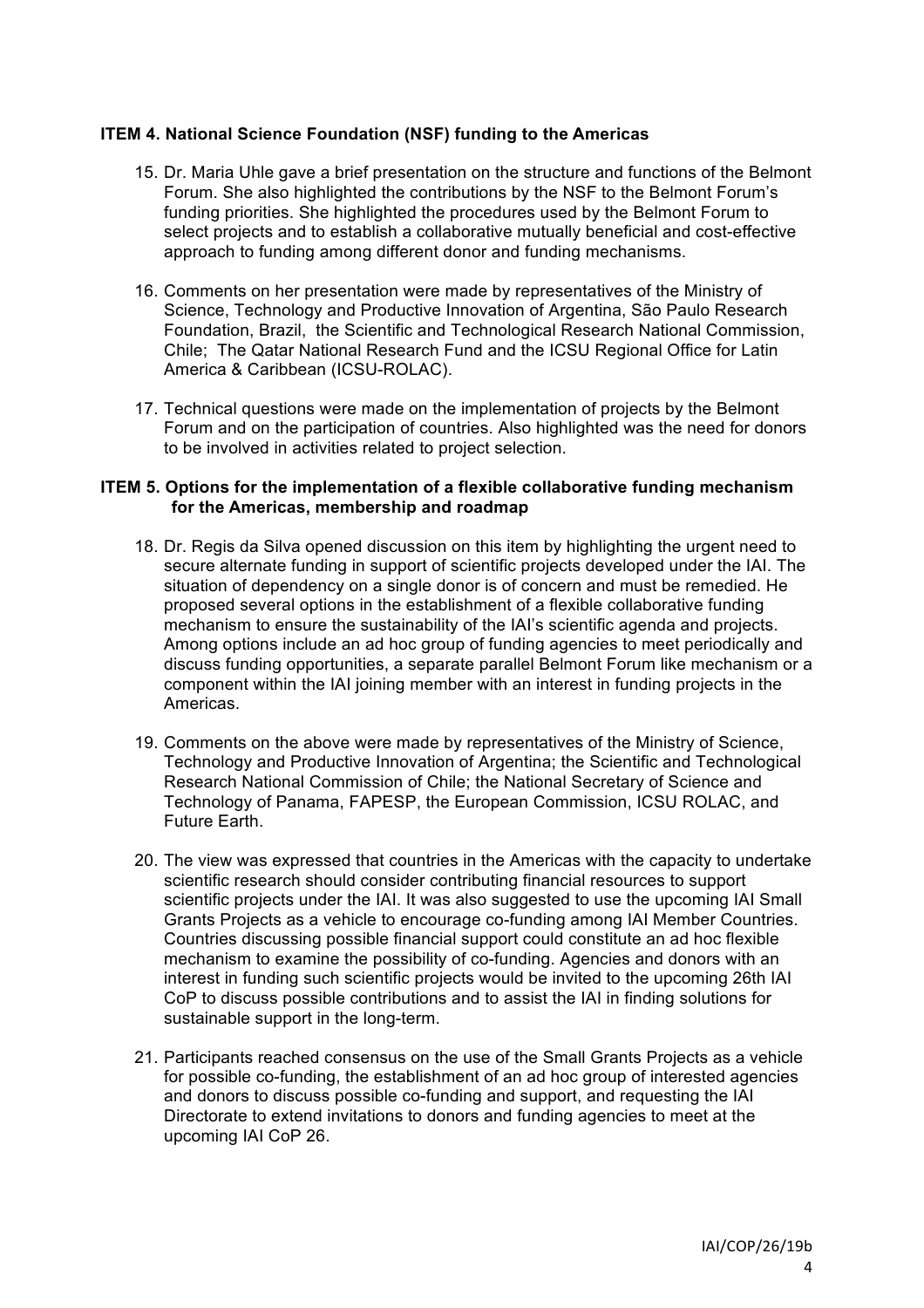# **ITEM 6. CLOSURE OF THE MEETING**

22. The Chairs declared the meeting closed at 12:00 p.m. on Tuesday, 7 November 2017.

## **RECOMMENDATIONS**

- 23. The IAI Directorate should consider a call for co-funding in the implementation of the Small Grants Projects and use this initiative as a vehicle to ascertain the possibility of establishing a flexible collaborative funding mechanism for the Americas.
- 24. The IAI Directorate should extend an invitation to members of the Belmont Forum to meet at the margins of or back-to-back with the IAI Conference of the Parties at its 26th meeting which is tentatively scheduled to be held in Guatemala in 2018 and discuss the establishment of a flexible collaborative funding mechanism for the Americas
- 25. The Belmont Forum invites members to consider the co-funding of IAI sponsored projects, particularly its upcoming Small Grants Projects.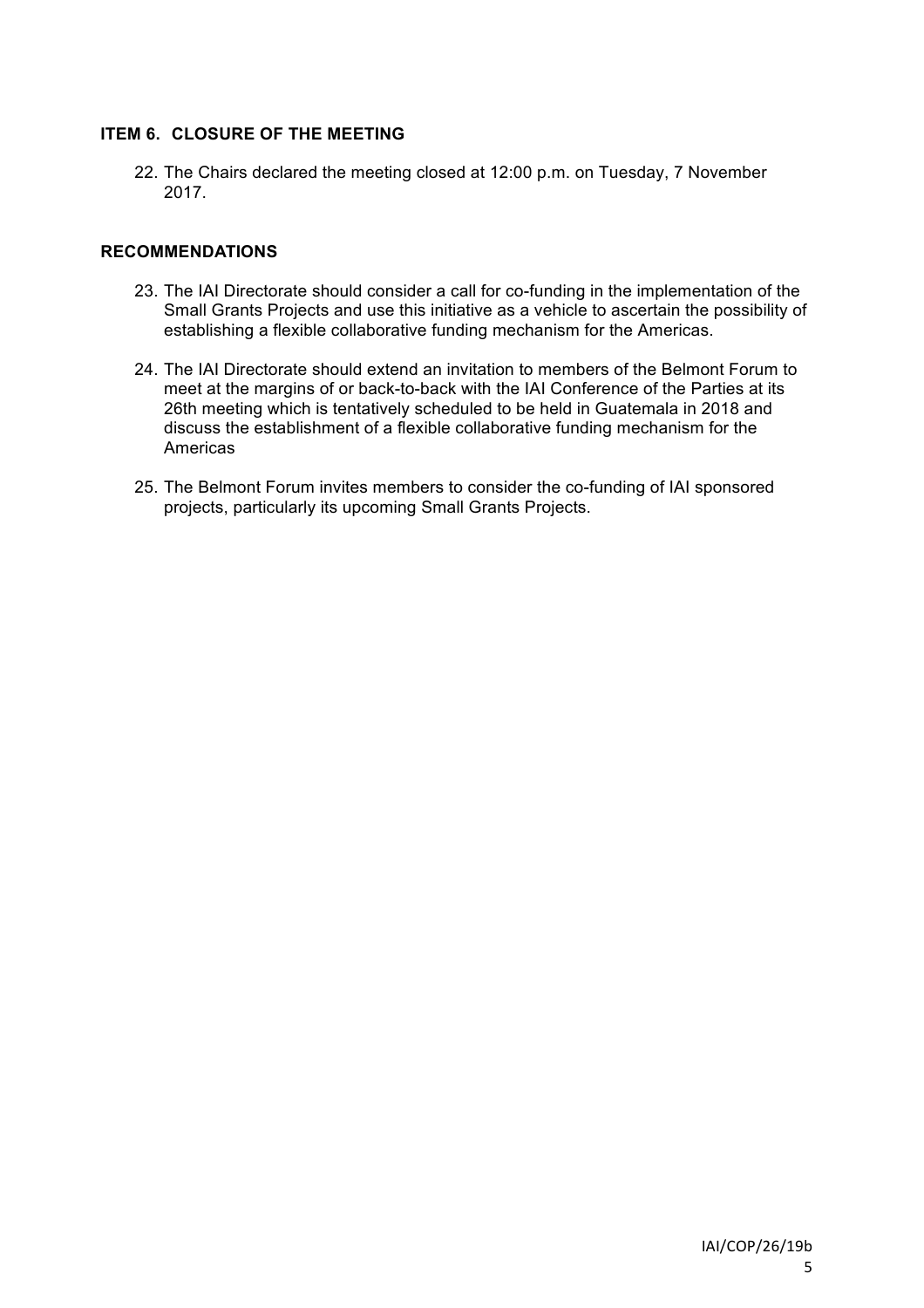| <b>ANII</b>               | National Agency of Research and Innovation, Uruguay                         | Maria Laura<br>Fernandez  |
|---------------------------|-----------------------------------------------------------------------------|---------------------------|
| <b>ANR</b>                | National Research Agency, France                                            | Jean Pierre<br>Vilotte    |
| <b>BF</b>                 | <b>Belmont Forum Secretariat</b>                                            | Mao Takeuchi              |
| BF e-IDM                  | BF e-Infrastructures & Data Management Project                              | <b>Robert Samors</b>      |
| BF/NSF                    | <b>Belmont Forum / NSF</b>                                                  | Susanna Ehlers            |
| BF e-IDM /<br><b>ICSU</b> | BF e-Infrastructure & Data Management / ICSU                                | Mustapha<br>Mokrane       |
| BF e-IDM /<br><b>NSF</b>  | BF e-Infrastructure & Data Management / NSF                                 | <b>Carrie Seltzer</b>     |
| <b>CEMADEN</b>            | Centro Nacional de Monitoramento e Alertas de<br>Desastres Naturais, Brazil | Andrea Ferraz<br>Young    |
| <b>CONACYT</b>            | National Council for Science and Technology, Mexico                         | Moira Karosuo             |
| <b>CONCYT</b>             | National Secretariat for Science and Technology,<br>Guatemala               | Leonel<br>Monterroso      |
| <b>CONICYT</b>            | Scientific and Technological Research National<br>Commission, Chile         | Sharapiya<br>Kakimova     |
| EC                        | <b>European Commission</b>                                                  | Marialuisa<br>Tamborra    |
| <b>ECCC</b>               | Environment and Climate Change Canada                                       | Viletta<br>Diamantopoulos |
| <b>FAPESP</b>             | São Paulo Research Foundation                                               | Alexandre<br>Roccatto     |
| <b>FAPESP</b>             | São Paulo Research Foundation                                               | Carlos Américo<br>Pacheco |
| <b>FAPESP</b>             | São Paulo Research Foundation                                               | Gilberto Câmara           |
| FE                        | <b>Future Earth</b>                                                         | Amy Louers                |
| FE                        | <b>Future Earth</b>                                                         | Josh Tewksbury            |
| <b>FRQ</b>                | Fonds de recherche du Québec, Canada                                        | Luce Beaulieu             |
| IAI                       | Inter-American Institute for Global Change Research                         | Marcos Regis da<br>Silva  |
| IAI                       | Inter-American Institute for Global Change Research                         | Elma Montana              |
| IAI                       | Inter-American Institute for Global Change Research                         | Marcella Ohira            |

# **ANNEX I: List of Participants**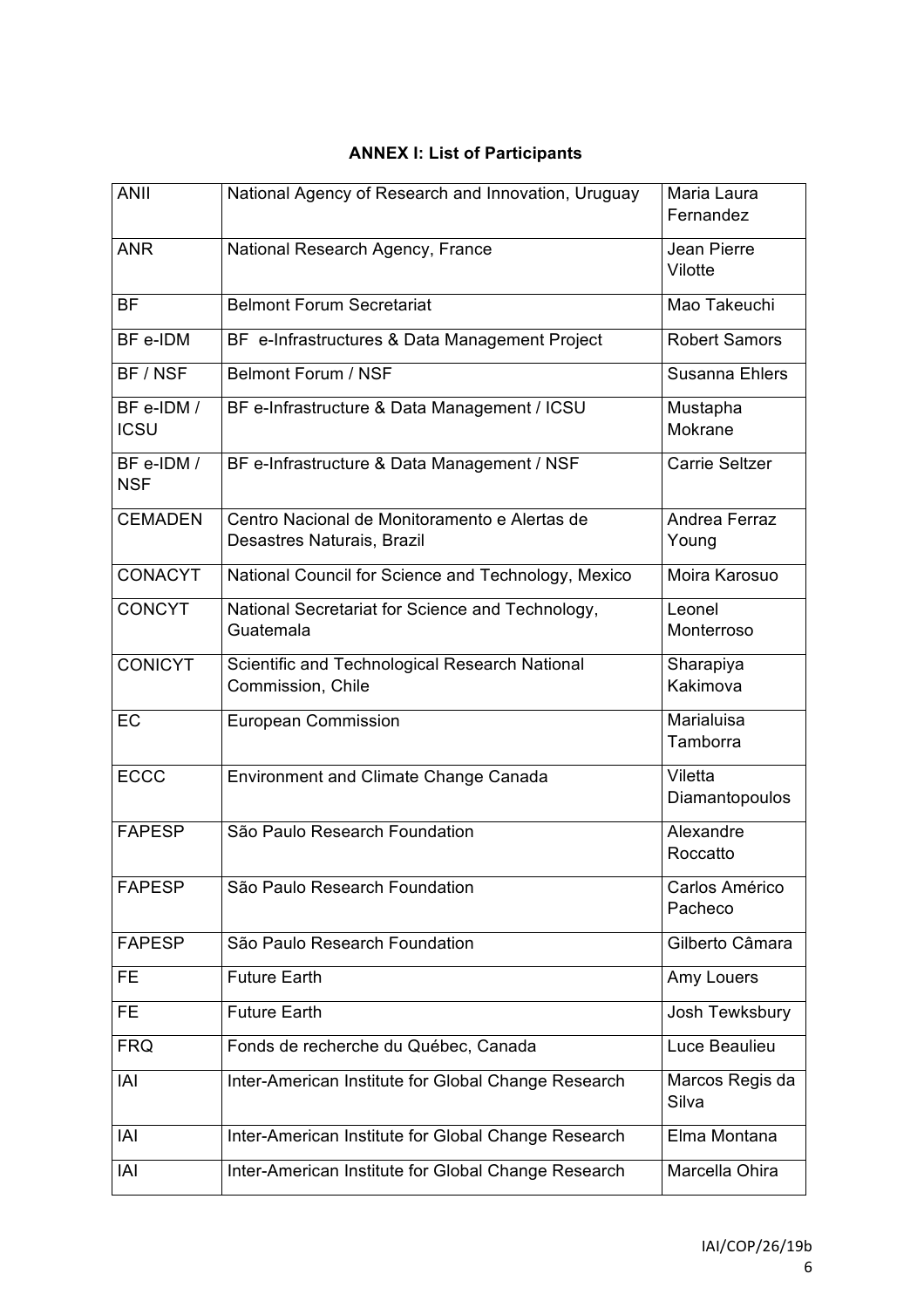| <b>IAI</b>       | Inter-American Institute for Global Change Research     | Soledad Noya           |
|------------------|---------------------------------------------------------|------------------------|
| <b>IAN UMCES</b> | Integration and Application Network                     | <b>Alexandra Fries</b> |
| ICSU-            | International Social Sciences Council - Regional Office | Claudia                |
| <b>ROLAC</b>     | L.A.                                                    | Marroquin              |
| ICSU-            | International Social Sciences Council - Regional Office | <b>Manuel Limonta</b>  |
| <b>ROLAC</b>     | L.A.                                                    |                        |
| <b>INPE</b>      | National Institute For Space Research, Brazil           | Jean Pierre            |
|                  |                                                         | Ometto                 |
| <b>MINCyT</b>    | Ministerio de Ciencia Tecnología y Innovación           | Magdalena              |
|                  | Productiva, Argentina                                   | Alvarez                |
|                  |                                                         | Arancedo               |
| <b>NSF</b>       | National Science Foundation, US                         | Maria Uhle             |
| QNRF             | <b>Qatar National Research Fund, Qatar</b>              | Omar el Farouk         |
|                  |                                                         | <b>Boukhris</b>        |
| <b>SENACYT</b>   | Secretaria Nacional de Ciencia y Tecnología, Panama     | Luz Graciela           |
|                  |                                                         | Cruz                   |
| <b>GEF</b>       | The Global Environment Facility                         | Sarah Amy              |
|                  |                                                         | Whyatt                 |
| <b>UNICAMP</b>   | <b>State University of Campinas</b>                     | Carlos A. Joly         |
| <b>USGCRP</b>    | US Global Change Research Program                       | Apurva Dave            |
| <b>USGS</b>      | <b>US Geological Survey</b>                             | Virginia Burkett       |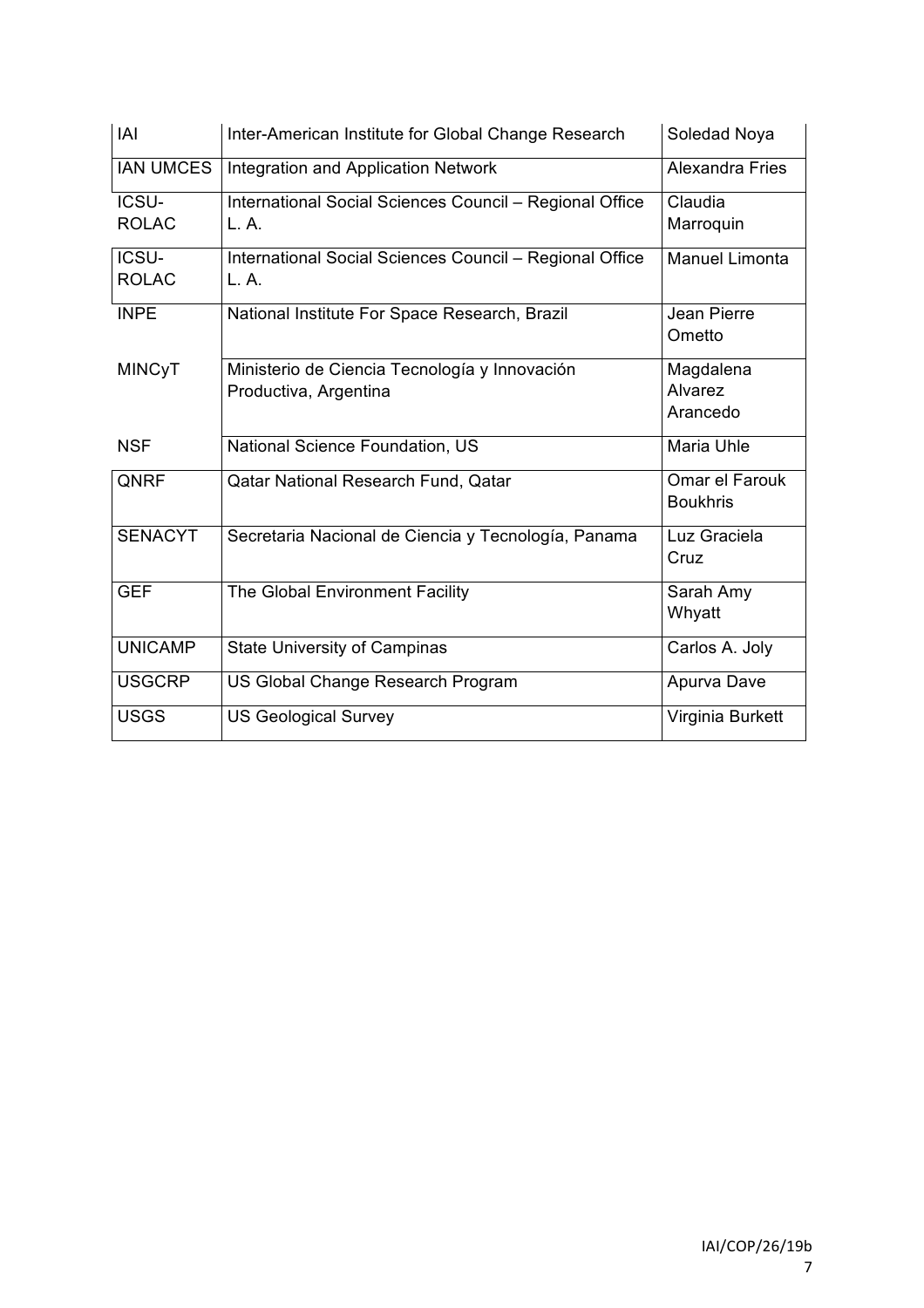# **ANNEX II: Meeting's Agenda**

#### Agenda

- 9:00. Opening of the session. Dr. Maria Uhle and Dr. Marcos Regis da Silva.
- 9: 05. Introductions
- 9:15. Update on efforts to implement an IAI sustainable funding strategy. Examples of IAI successful collaborative research programs (i.e. CRN). Dr. Marcos Regis da Silva, Dr. Elma Montana
- 9:40. NSF funding to the Americas. Dr. Maria Uhle
- 10:00. Options for the implementation of a flexible collaborative funding mechanism for the Americas. Open discussion
- 10:30. Break
- 10:45. (Continuation) Options for the implementation of a flexible collaborative funding mechanism for the Americas. Open discussion
- 12:00. Membership in a funding mechanism for the Americas. Dr. Marcos Regis da Silva and Dr. Elma Montaña
- 12:30. Agreement on a roadmap. Dr. Marcos Regis da Silva and Dr. Elma Montana
- 13:00. Closing of the meeting. Dr. Maria Uhle and Dr. Marcos Regis da Silva.